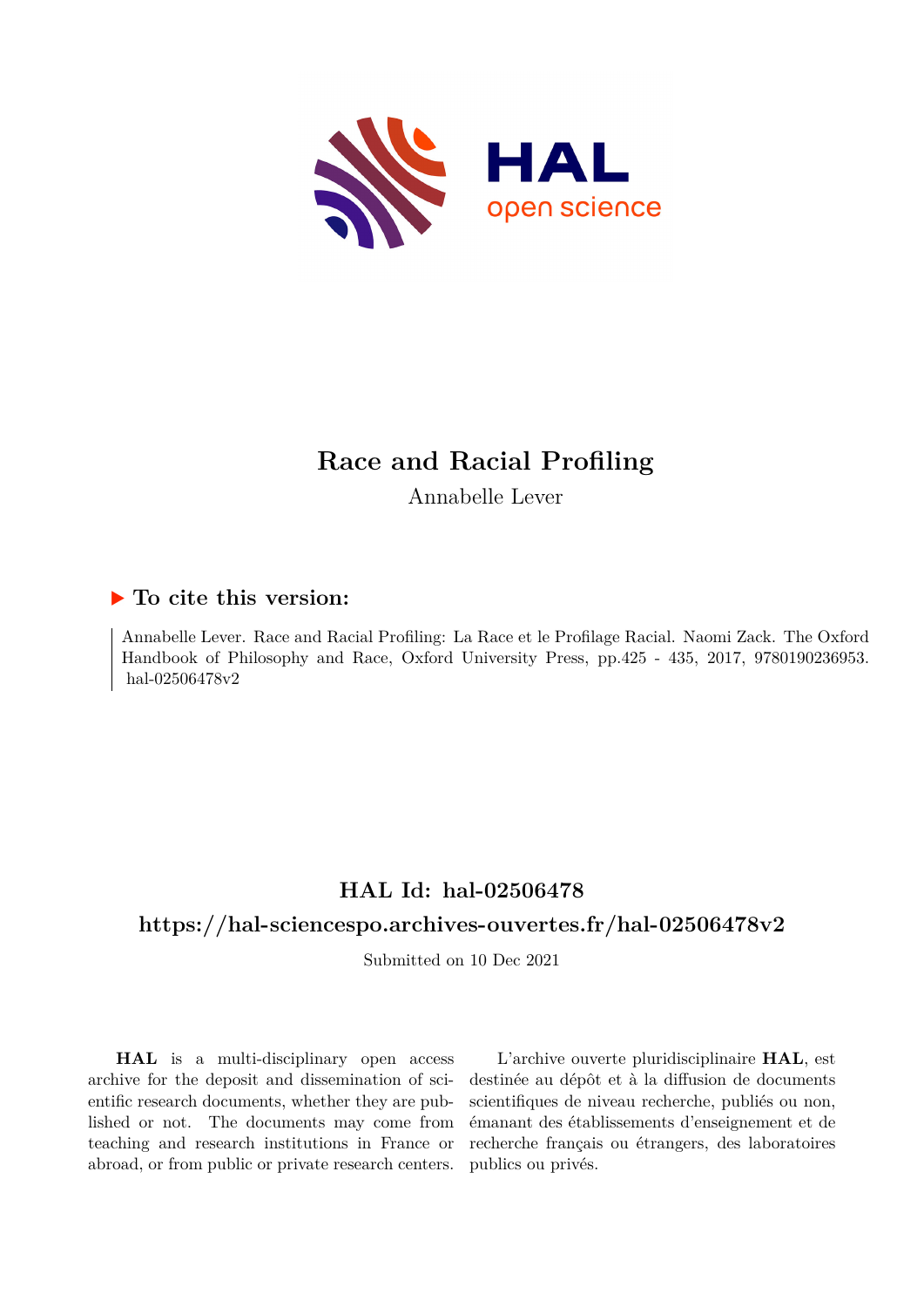#### **Racial Profiling and the Political Philosophy of Race**

### **Annabelle Lever**

University of Geneva

[Annabelle.lever@unige.ch](mailto:Annabelle.lever@unige.ch)

**in** 

## *The Oxford Handbook of the Philosophy of Race* **(2016) ed. Naomi Zack**

Philosophical reflection on racial profiling tends to take one of two forms. The first sees it as an example of 'statistical discrimination,' (SD), raising the question of when, if ever, probabilistic generalisations about group behaviour or characteristics can be used to judge particular individuals.(Applbaum 2014; Harcourt 2004; Hellman, 2014; Risse and Zeckhauser 2004; Risse 2007; Lippert-Rasmussen 2006; Lippert-Rasmussen 2007; Lippert-Rasmussen 2014) . This approach treats racial profiling as one example amongst many others of a general problem in egalitarian political philosophy, occasioned by the fact that treating people as equals does not always require, or permit, us to treat them the same. The second form is concerned with how racial profiling illuminates the nature, justification, and reproduction of hierarchies of power and privilege based on skin colour and morphology. This form of reflection on racial profiling is therefore less about the justification for judging people based on the characteristics of the group to which they (appear to) belong, and more concerned with the specific ways in which the association of racialized minorities – and, in particular, black people – with crime, contributes to, and reflects, racial inequality, and oppression.(Kennedy 1998; Zack, 2015; Lever, 2005; Lever 2007). Both approaches to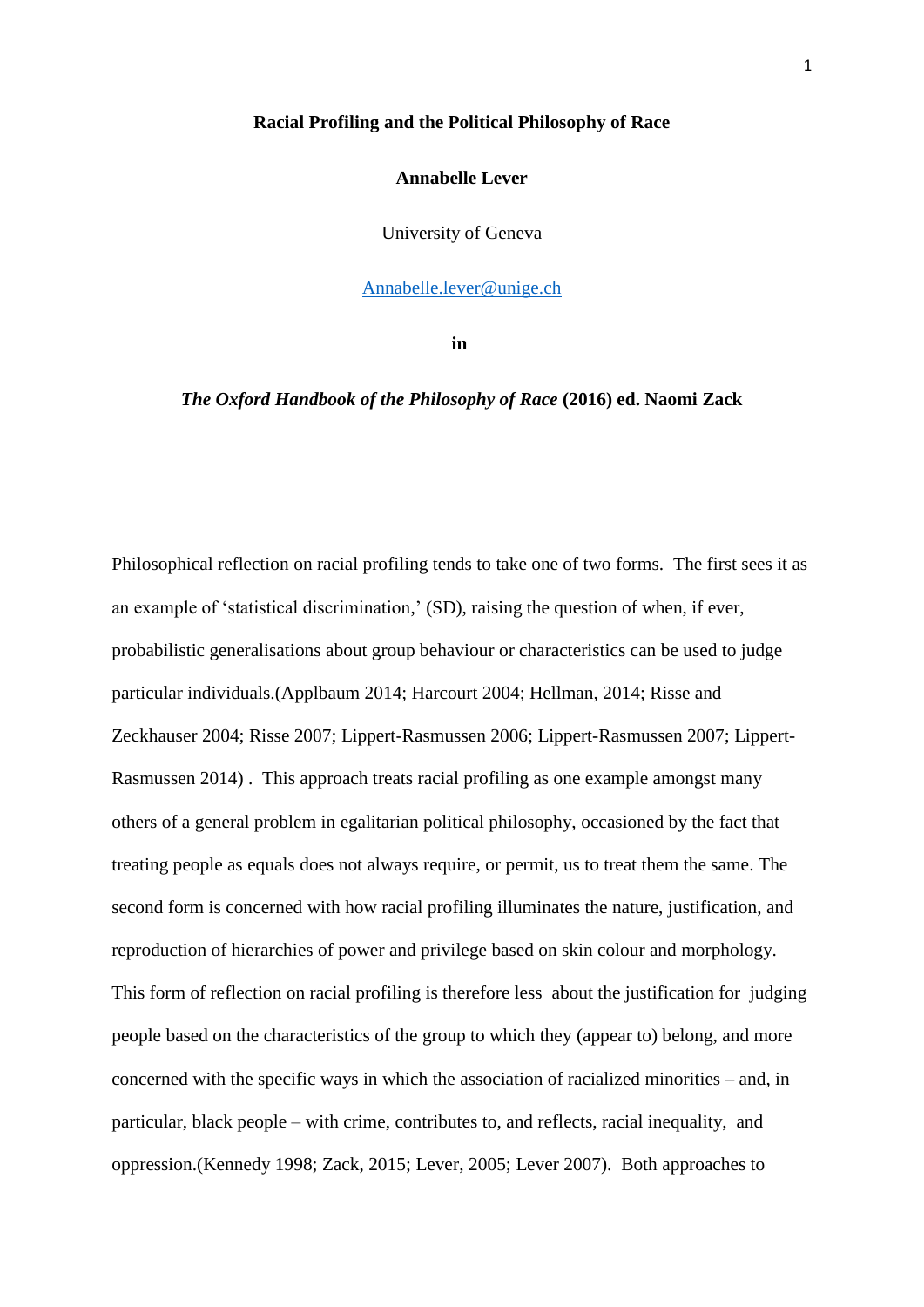profiling have much to recommend them and, taken together, they form an essential component of the political philosophy of race. The statistical approach has the merits of linking racial profiling, as practice, to a body of *other* practices that generate and justify inequalities based on factors other than race, but it typically offers little by way of insight into the role of racial profiling itself in sustaining racial inequality and injustice. The racial construction approach, for obvious reasons, is rather better at the latter task, but its insights tend to come at the price of a broader understanding of the ways in which inequality is reproduced and justified, or of the ethical dilemmas raised by our competing claims to security. As we will see, insights from both approaches can be synthesized to clarify what, if anything, is wrong with racial profiling and what broader conclusions for equality and security follow from the study of profiling.

### Preliminary Clarifications

Philosophical approaches to racial profiling tend to operate at some remove from actual police practice, and this is particularly true for the SD approach to racial profiling. The reason is fairly straightforward: you don't need philosophical analysis to protest police brutality and racism. Most philosophers suppose that racial profiling can only be justified if it is consistent with respect for the bodily integrity, the dignity, and the freedom and equality of racial majorities and minorities. They are therefore only interested philosophically in its justification (or lack thereof), on the assumption that it is a practice which is not intrinsically brutal, demeaning, humiliating and of no particular use in combatting crime. However, even those philosophers working at a fairly high degree of abstraction, such as Mathias Risse and Richard Zeckhauser, Arthur Applbaum and Kasper Lippert-Rasmussen, are clearly aware of, and concerned by, racial injustice in our societies. They explicitly assume that racial profiling as currently practiced is not consistent with justice. What they want to know, however – and what they hope philosophical analysis will reveal – is whether the fact that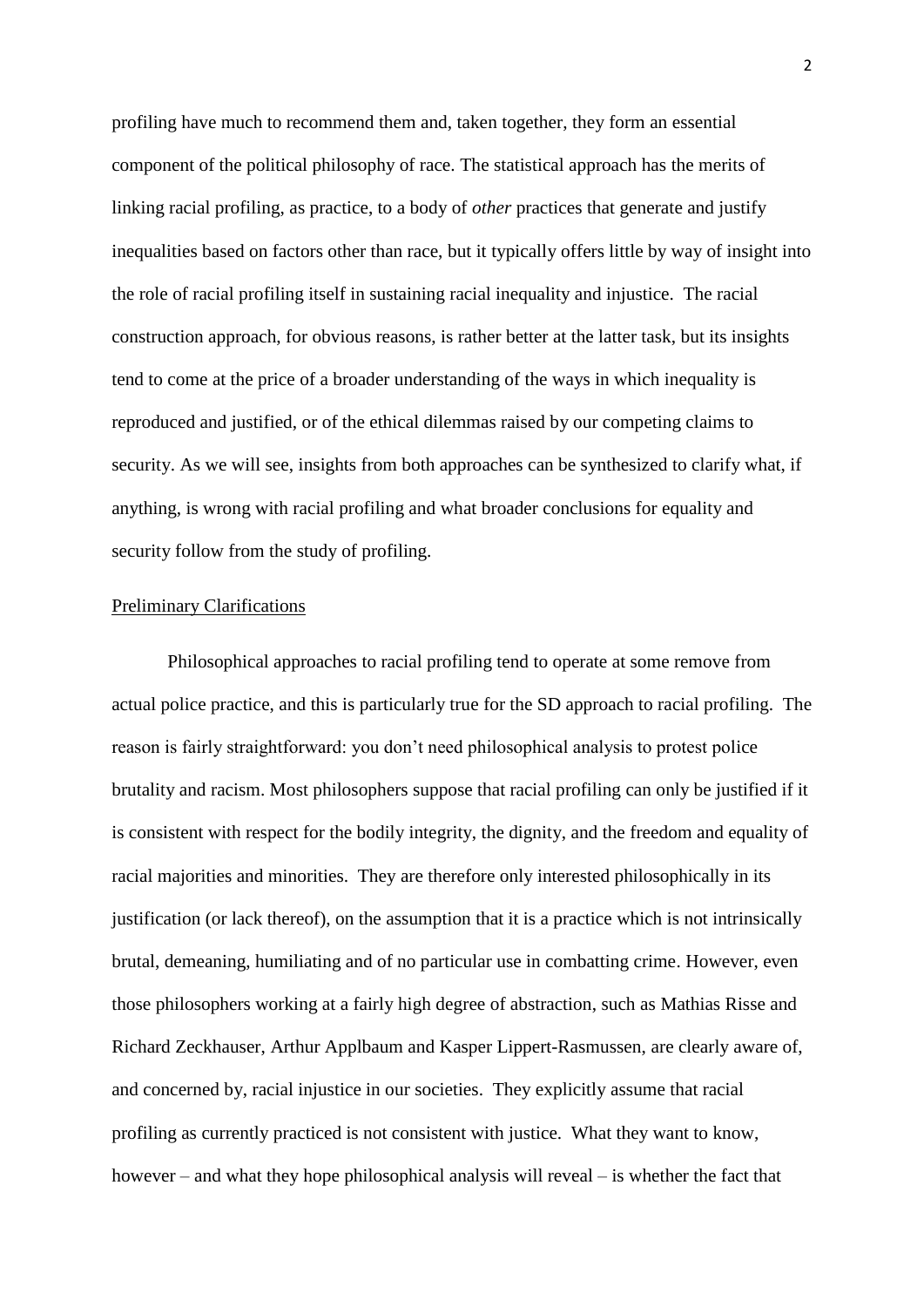existing practices of racial profiling are unjust means that *all* forms of racial profiling must be unjust. They are particularly interested in the question whether the mere fact that a society has a racist past, whose consequences are still manifest in racial inequalities and injustices in the present, is *sufficient* to render all forms of racial profiling unjust. Thus, even when the philosophical debate on profiling abstracts from police brutality and from the deliberate humiliation and mistreatment of minorities by the police, it assumes that we are interested in racial profiling within societies much like contemporary democracies, in which formal commitments to political equality coexist with very substantial constraints on the freedom and equality of people, as a result of laws which tolerated and, sometimes, mandated racial discrimination in the not-so-distant past.

"Racial profiling is a crime prevention and detection method, used by police officers, which takes racial identity into account to select and investigate suspects," (Zack, 2015, p. 47) although police are generally not concerned with people's personal 'identity', but rather with their 'race' as conventionally defined. So, let's define racial profiling as 'any police-initiated action that relies on the race, ethnicity, or national origin and not just on the behaviour of an individual'. (Risse and Zeckhauser 2004, 136.) And let's concentrate on *preventive/preemptive profiling,* rather than *post-crime profiling*. The latter is concerned to narrow down the range of suspects necessary to identify the perpetrator of a known crime; the former is an effort to identify those who are about to commit a crime, such as drug or weapons-smuggling, whether or not they have already engaged in illegal acts, such as buying an illegal weapon, in order to do so.

Pre-emptive racial profiling is controversial both because it is pre-emptive – no known illegal act has yet been committed – and because of the racial component in the decision to intervene. As no known crime has been committed, pre-emptive police tactics, such as 'stop and search' or 'stop and frisk' raise the natural concern that unless the acts to be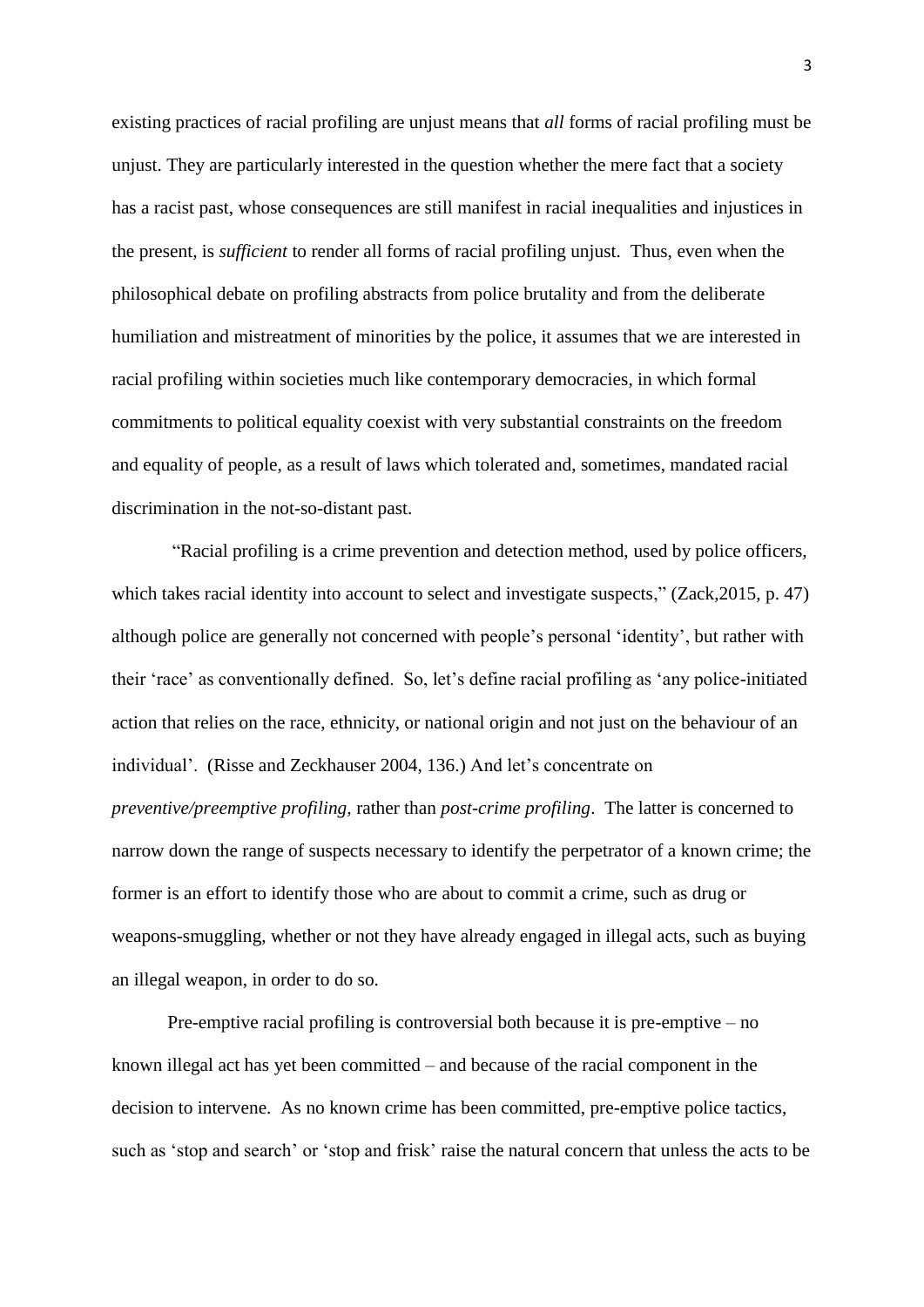prevented are limited in number and carefully described, police efforts to prevent crime will undermined the principle that people should be able to get on with their lives without explaining themselves to political authorities, if they are not evidently a threat to the rights and liberties of others. The racial dimension of racial profiling makes those concerns more acute, and it is therefore the twin factors of pre-emption plus race that lie behind much of the political and philosophical controversy concerning racial profiling.

In order to get to the heart of the philosophical controversy about racial profiling, let's follow Risse and Zeckhauser in limiting our discussion to cases that (a) involve the use of *behaviour*, not just skin colour and morphology, in the determination of suspicion; and that (b) that include profiles of 'whiteness' as well as 'blackness', where whiteness is an appropriate element in the statistical profile of the person likely to commit a particular type of criminal act. (c) Let us also abstract from issues of police brutality and what relationship, if any, police brutality might have to the practice of profiling people as likely criminals although, as Randall Kennedy, Naomi Zack, and I explain, there are good reasons to think that police brutality is endogenous to preventive profiling, and not merely a matter of a few bad cops, or an institutionally racist police culture. (Kennedy 1998, 153; Zack, 2015, 61; Lever, 2005, 103-4.) The reasons to make these abstractions for philosophical purposes are fairly clear: if race, however defined, is sufficient to justify police stopping and searching people, independent of what they are doing, it would have little probative value in preventing crime, as most people, whatever their skin colour or morphology, do not commit crimes. More specifically, if racial profiling meant simply stopping black people, regardless of their behaviour, it would be a case of racial discrimination pure and simple, and would be seriously unjust. It would be seriously unjust even if police stops and searches involved no brutality, rudeness, or fear whatsoever, because being stopped and searched by the police is, in itself, an unpleasant experience that requires an instrumentally rational justification, and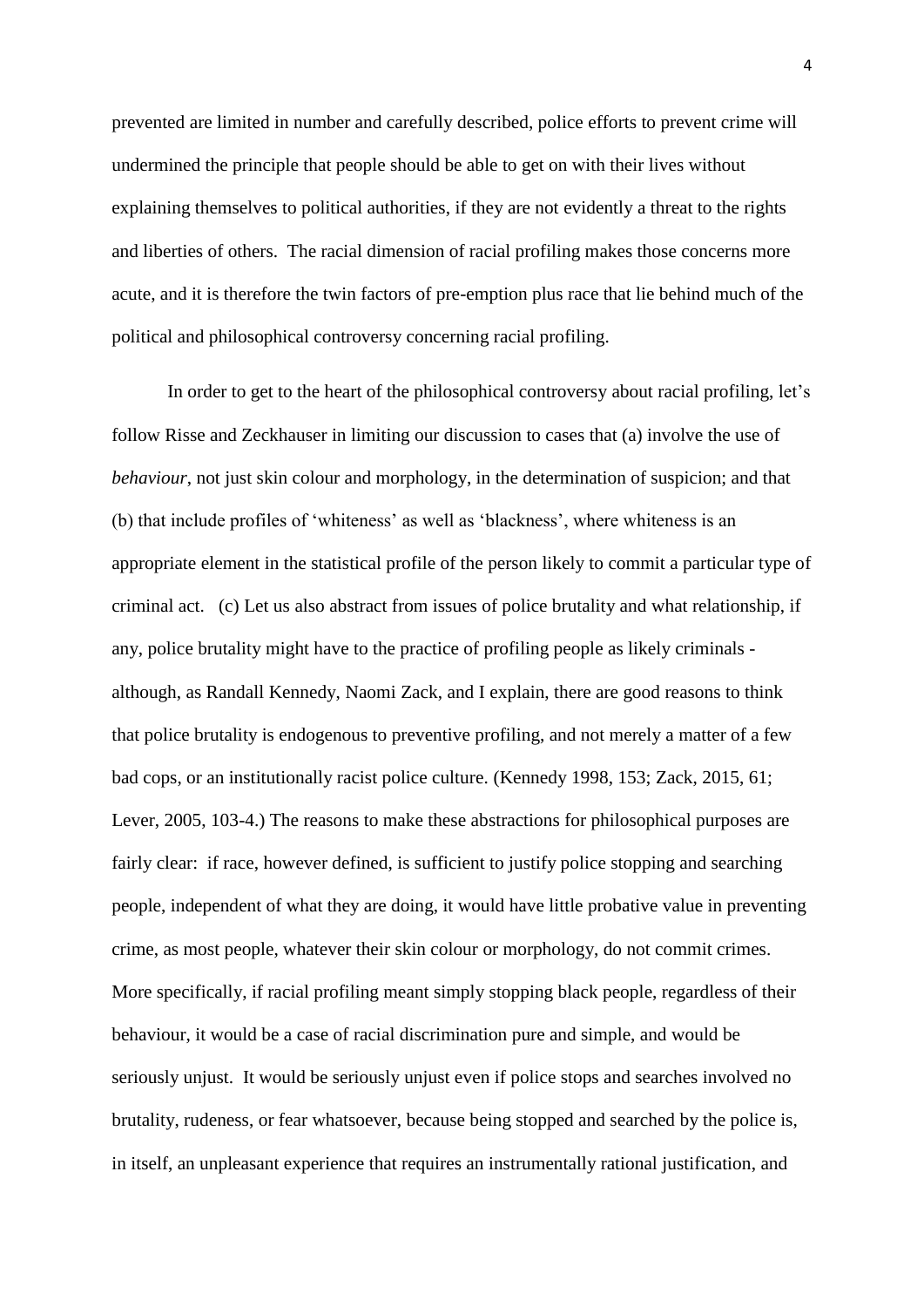because racial discrimination by the police, whose job is to protect us, is an exceptionally grave injustice. Indeed, the fact that discrimination by the police, and by officers of the state more generally, is so morally serious, makes it impossible to see how it could ever be justified for the police to stop people based on their visible racial characteristics alone.

The reasons why the term 'racial profiling,' at least for philosophical purposes, should be limited to cases where police use racial characteristics, *as well as* behaviour, to determine who to stop therefore explains why it can be helpful to abstract from issues of police brutality and the obviously discriminatory use of police powers. As we have seen, even if police were polite, and even if we abstract from issues of brutality and fear, it would be unacceptable for the police to treat skin colour alone as the basis for police stops and frisks. And this would be true, even if we didn't live in societies with a history of racial discrimination and subordination, because the justification for police powers, in a democratic society, requires the police to protect the liberty, as well as the equality and bodily integrity of all people, regardless of their skin colour or morphology.

Let us take 'race' to refer to social hierarchies of power and privilege, which group people according to their skin colour and physical morphology. (Haslanger, Sally 2012, 221– 247) While some arguments for racial profiling appear to assume that we can distinguish people into biological races with heritable characteristics of character and intelligence, (Levin, Michael 2007) arguments in favour of racial profiling need not depend on the acceptance of biologically based ideas of race. Indeed, arguments for and against racial profiling, politically and/or philosophically, may reflect no agreed view about the implications of skin colour and morphology for individuals and group behaviour, and may not require any very clear concept of 'race'. (McPherson and Shelby, 2004, 191).

#### Generalisations, Predictions, and Policing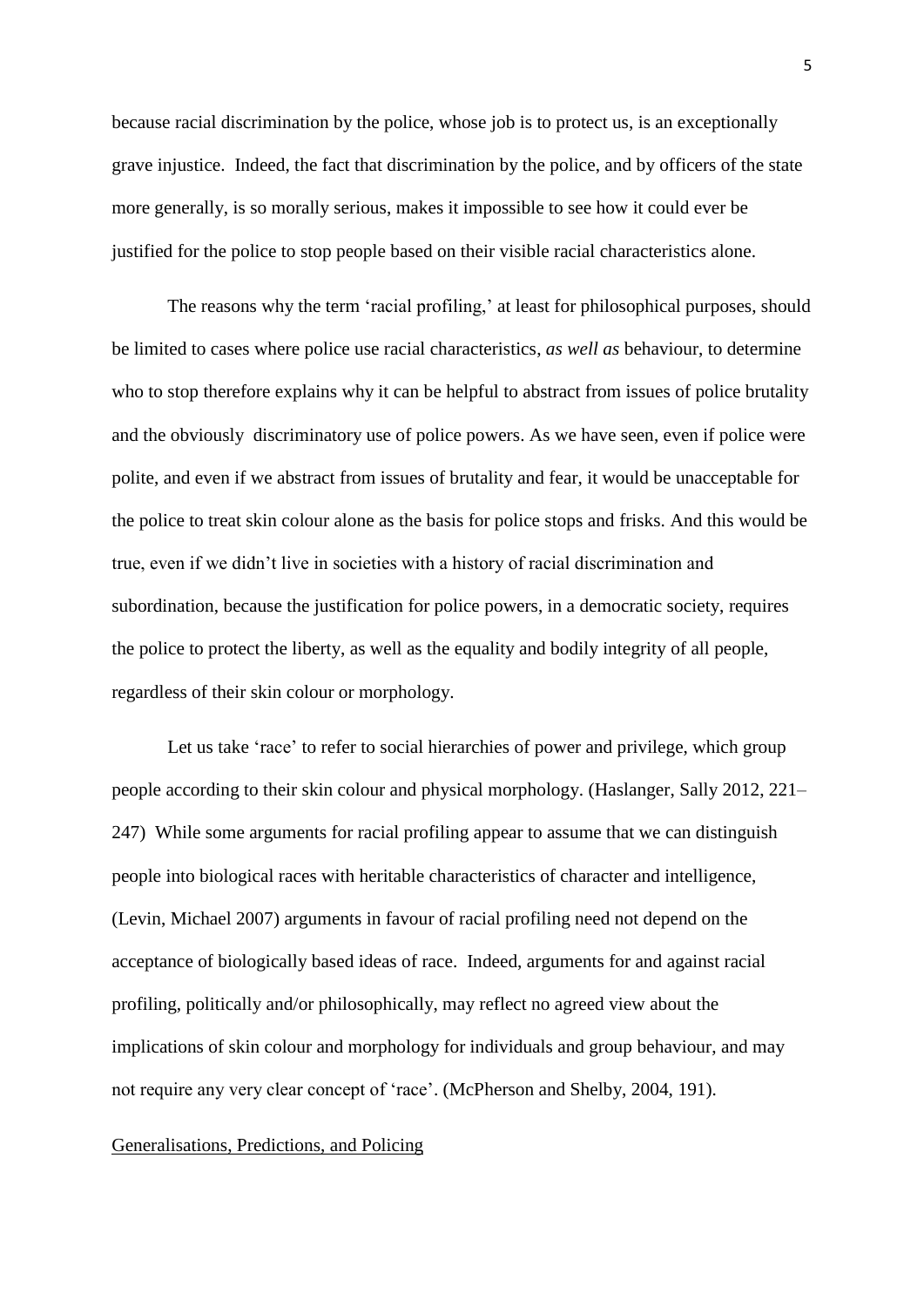We navigate the social world using generalisations to guide us  $-$  generalisations about what is useful, desirable, realistic, and possible. Thus, philosophical objections to racial profiling cannot rest on the thought that it is a form of statistical discrimination, because we constantly have to discriminate between courses of action, people, material objects, and values based on generalisations about the particular properties that they are likely to have, and such behaviour is generally morally unobjectionable. Objections to racial profiling, therefore, need to be developed against the background assumption that generalisations about other people are generally morally justified, in order to isolate what it is about *racial generalisations for police stops* which makes them unjustified.

As a first approach, we can note that police can hardly be required not to generalise from experience and from verified evidence when determining how to act. Otherwise the problem with racial profiling would be that it involves generalisations about behaviour that indicates a readiness to commit a crime quite as much, or even more than, objections to the use of racial generalisations in preventive policing. We must therefore assume that *some*  generalisations are allowed in police work in order to prevent crime. It therefore looks as though, even abstracting from police brutality and from discriminatory policing, there is something about *racial generalisations* themselves that makes racial profiling an *unjustified*  form of statistical discrimination.

Obvious as it might seem that it is the character of *racial generalisations* that makes racial profiling morally problematic, what is wrong with racial generalisations is not selfevident. As Risse and Zeckhauser suggest, we generally feel very differently about the racial profiling of white, as opposed to black, people and this implies that it is not racial generalisations per se that make racial profiling unjust, but the fact that black people are disadvantaged compared to white people. Hence, according to Risse and Zeckhauser, if we don't object to the assumption that the profile of serial killers should include the description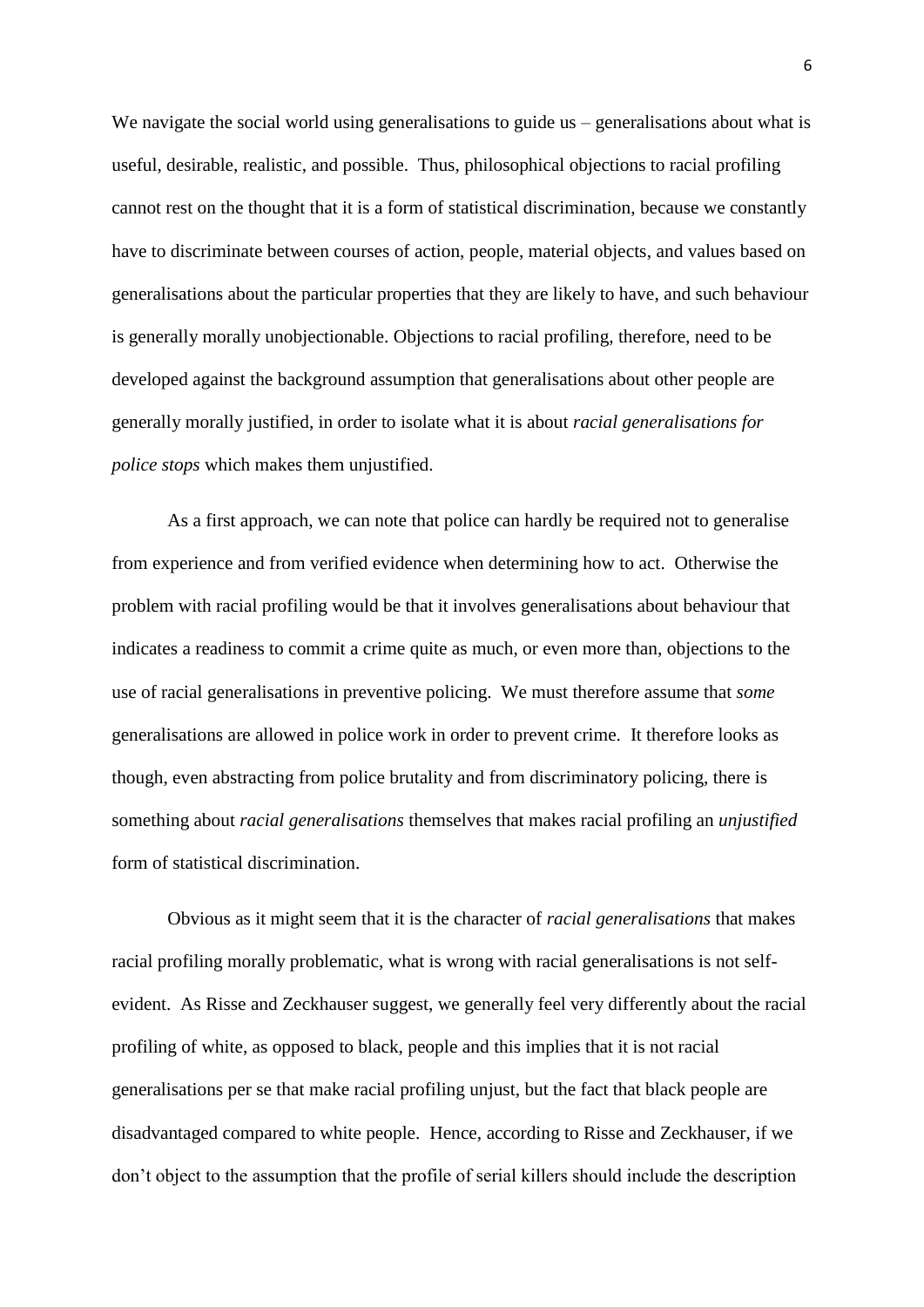'white men,' as long as we have reason to suppose that most serial killers are white men, but would object to the idea of using 'black men' or 'black teenagers' as part of an accurate criminal profile, our problems with racial profiling are not with racial generalisations in police work, but with the background injustice of our societies. (Risse and Zeckhauser 2004, 148; Risse, 2007, 14). We should therefore seek to remedy the latter--which, in any case we are bound in justice to do--*and* allow racial profiling if it can be carried out in ways that are fair, based on appropriate evidence of its utility, and clearly distinguishable in practice from a license to harass, brutalise, and intimidate racial minorities.

But this conclusion goes too fast: from the fact that *some* racial generalisations in police work are acceptable, it does not follow that racial generalisations are *generally* acceptable, even if they are accurate. It is not simply a matter, as Applbaum suggests, that we need to know the relative importance of the crimes to be prevented compared to the burdens that racial profiling generates.(Applbaum, 2014, 228) More fundamentally, there is the question of what racial generalisations we are concerned with, how they are arrived at, and what their use in police profiles will likely imply for people's civil rights, liberty, and dignity. To see this point, it helps to realise that serial killers are mercifully rare, and that while white serial killers are more common than non-white serial killers, very few people will fit the profile 'white serial killer.'(Bonn 2014) A license to use race generalisations in the effort to prevent serial killing is, therefore, a very constrained license to frisk or search people who, because of their race and behaviour look as though they may be about to commit a very serious crime. Indeed, as a serial killer will, by definition, commit several murders of the same type, the use of profiles in the case of serial killers generally presuppose the existence of at least one prior murder, and so what is being looked for is an actual killer who may strike again, rather than someone who is about to kill for the first time.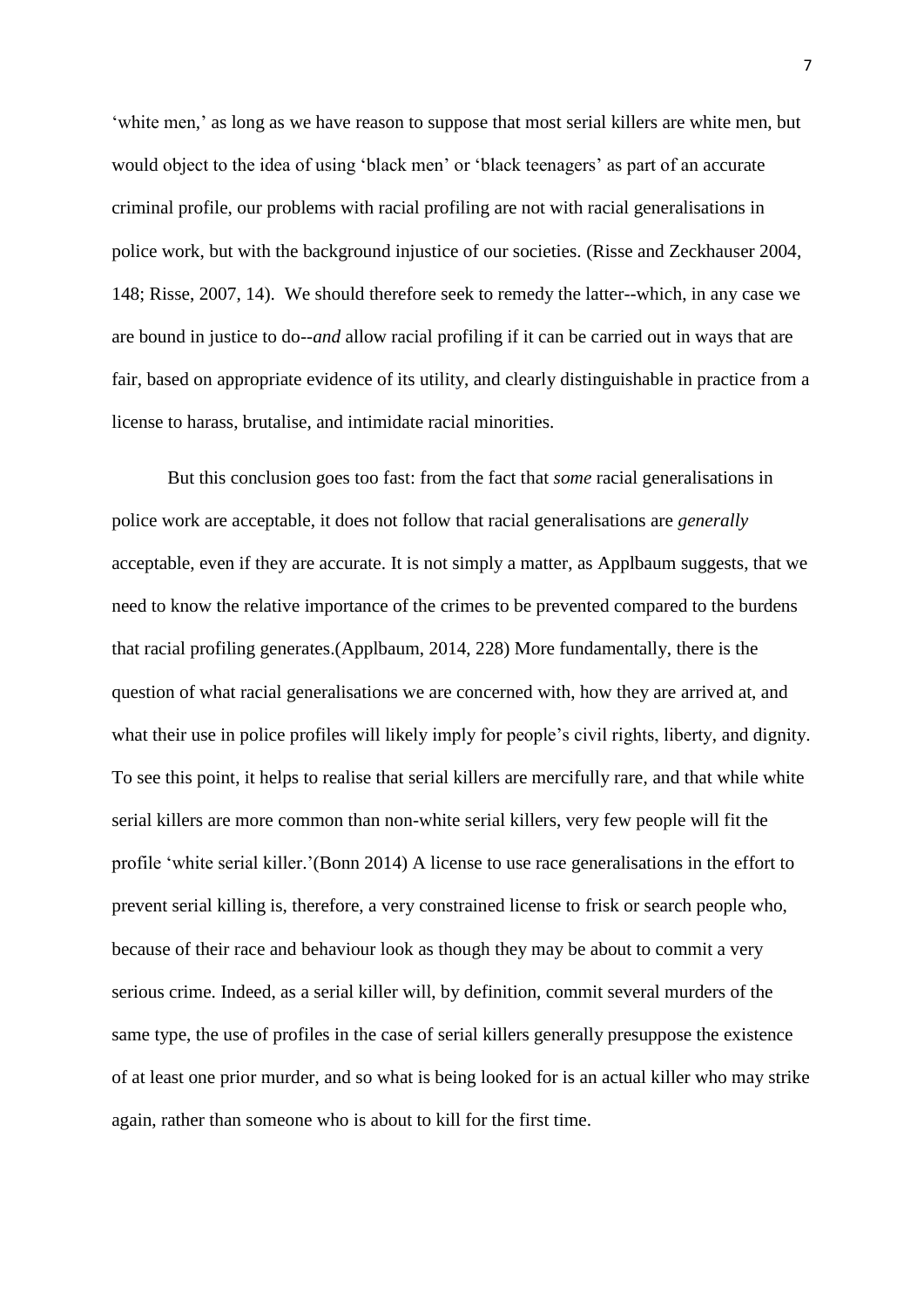If these points are correct, it would be a mistake to generalise from the fact that we allow race to figure in the profile for serial killers, to our views about the use of race in other cases. For example, if white people were much more likely than other people to drive when drunk, would we allow police to use race in the profile for drunk drivers? Indeed, would we agree to the use of profiles, rather than other forms of detection and prevention, in the case of drunk driving? These are not easy questions to answer, but as long as we concern ourselves with the case where the driver is not obviously inebriated or unable to control his or her vehicle, the answer to both questions is probably 'No', for reasons which are both moral and political.

#### A Hypothetical Case: Race and Drunk Driving

Drunken driving is dangerous, and implicated in much serious injury and death. But setting aside the question of what should count as the *legal evidence* of drunkenness (i.e., what quantity of alcohol in the blood should be deemed sufficient for the legal offense of drunk driving), there is the question of what would count as the *behavioural evidence* which might justify a policy stop, once we set aside those people who are driving dangerously and, therefore, are appropriate objects of police attention whether or not they are drunk. Should it be leaving a pub or bar in a car? That would seem a reasonable supposition, even if some people in pubs and bars don't drink alcohol, and some of those who do drink alcohol are careful to stay within the legal limit. Such a hypothetical stop strategy, even if instrumentally rational and better than the alternatives, would bias police searches away from those who drink in restaurants, private houses, hotels, and such. It would therefore leave much – perhaps most – drunk driving relatively un-policed and undeterred. There might even be a type of class bias involved, in so far as pubs and bars are less socially exclusive and expensive than restaurants and hotels that serve alcohol. But imagine that, despite its limitations, police use of 'race +leaving a pub or bar,' as behavioural indicators of drunken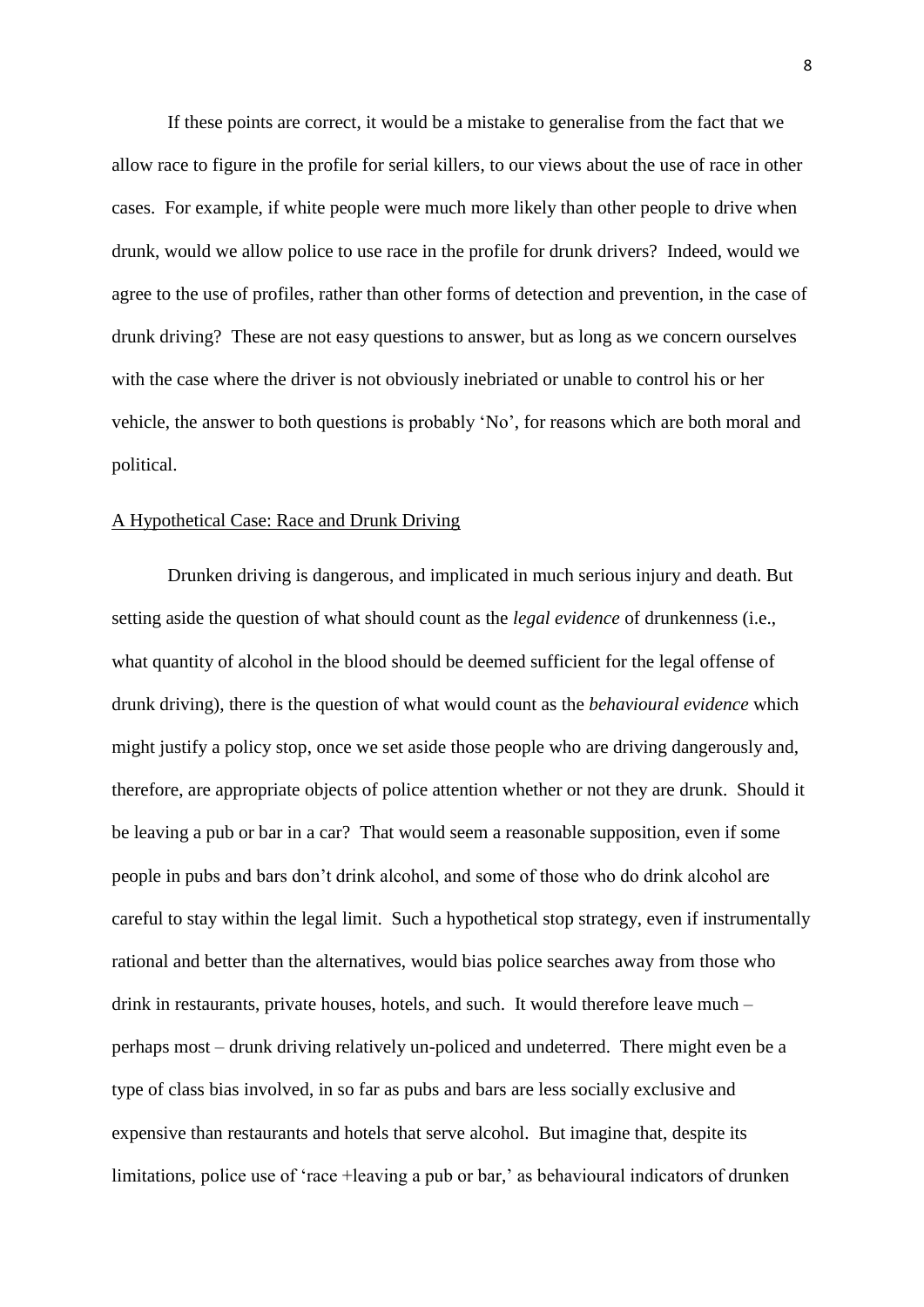driving, helped to improve the identification and arrest of those driving while drunk over the most likely alternatives, such as random or universal searches (i. e. barriers which lead everyone in the area to be searched for a defined amount of time). Would that be sufficient for us to agree with Risse and Zeckhauser that the use of racial generalisations is morally unproblematic in preventive policing?

Again, I think the answer must be 'No.' First, it is hard to believe that there would not be a great deal of protest about this hypothetical police tactic, because most white people are not used to being treated as incipient criminals, and people who drive over the alcohol limit, like people who drive over the speed limit, tend not to consider themselves as criminal, or as menaces to the lives and limbs of others. (Lever, 2005, 102.) We should expect, then, that there would be passionate and repeated demands for evidence of the rationality of this police tactic, and of the justification of using race as a component of a profile for drunk driving, given that alternative ways to prevent (if not to police) drunk driving exist, and that the policy is likely to criminalise people who, in all other respects have led blameless lives. The dreadful consequences for the families of those unfortunates caught driving with a bit too much alcohol in their blood will be cited as evidence that the hypothetical policy is not as rational as it first seems, that it has hidden costs which are not adequately accounted for by focusing simply on 'hit rates' for the identification and arrest of those driving over the legal alcohol limit. (For the application of these points to the profiling of black men, see Kennedy 1998, 151-5) In short, it seems reasonable to suppose that there would be a great deal of political protest about such a policy, even by people who are normally quite sympathetic to the strenuous legal enforcement and prosecution of the law. Some of that protest might be hypocritical, and reflect racist ideas that what is ok in the policing of disproportionately- black offenses is unacceptable in the policing of majority-white ones. Still, there *is* clearly something morally important about such objections, which might apply beyond concerns with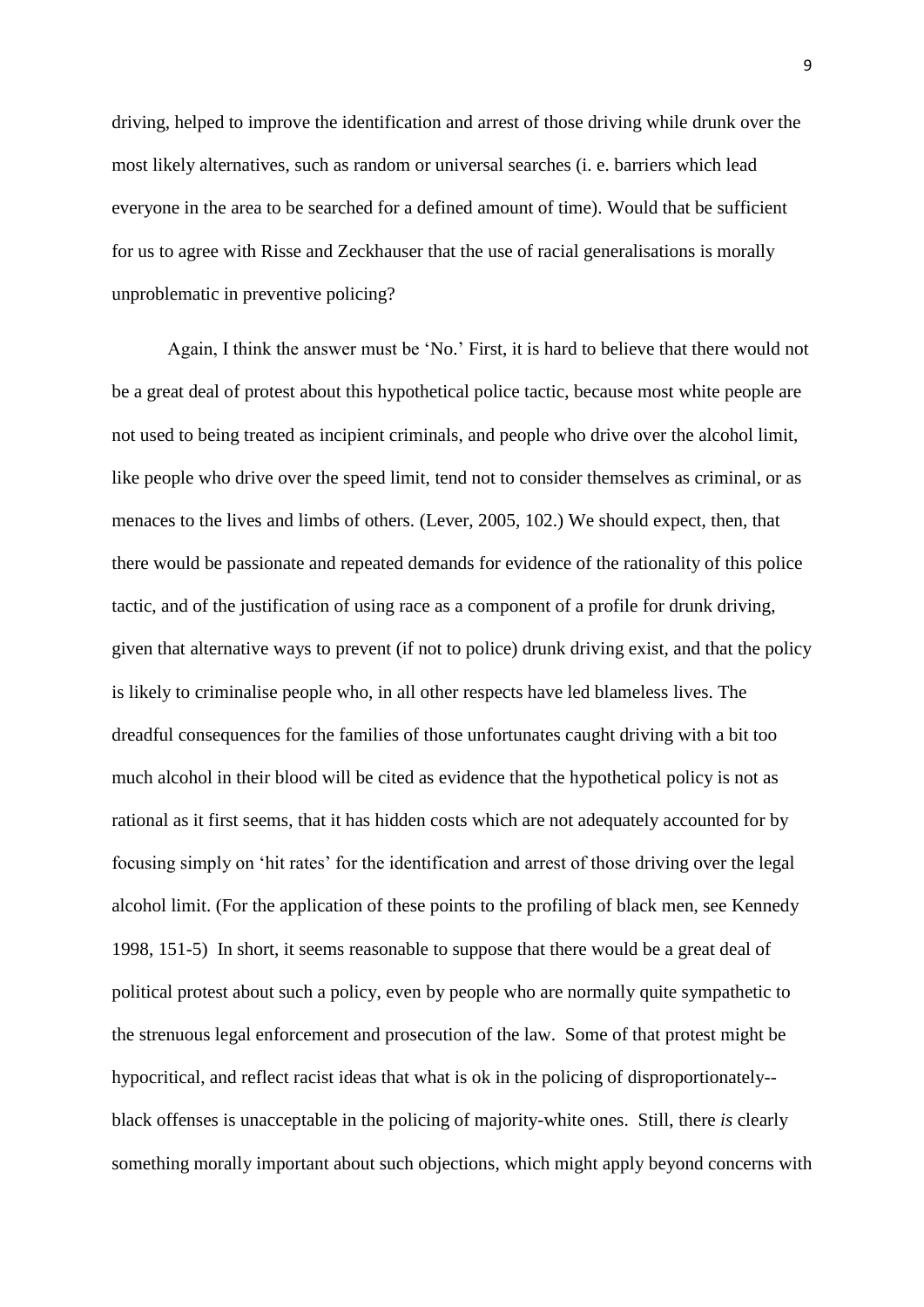*racial* generalisations, to profiling for behaviour that is *widespread*, even if it is, and, perhaps, ought to be illegal.

People's failure to comply with the law need not reflect evil intent, or selfish indifference to the needs and claims of others. Instead, it may reflect behaviour which is hard for people to control, such as precisely calibrating how much to drink, or agreeing to take part in popular and generally pleasant social rituals with everyone else. Law-breaking may also reflect behaviour which is the outcome of momentary but overwhelming emotions – relief, anger, sadness, joy – or more long-term difficulties with depression, rage, loneliness, and the need to please or to fit in. These problems need not be especially personal – they may, in fact, reflect real social problems, and may persist even when people are informed about the law, the reasons for it, and the way that it will be enforced. Our example, then, suggests that objections to racial profiling, in at least some real or hypothetical cases, likely reflect doubts about the wisdom, desirability and/or morality of engaging in the use of pre-emptive stops for acts which are very widespread, (such as drunk driving, or the use of marijuana) and which may not best be approached through the *criminal* law, even if they are deserving of legal condemnation. In short, objections to policing based on racial generalisations may be motivated less by concerns with *race* specifically, than with the use of pre-emptive police scrutiny of particular individuals as a way to get large, amorphous groups of people to desist from drugs or risky behaviour or otherwise to behave as they ought.(Reiman, 2011)

But even people who are habitually concerned to ensure that civil rights are protected might object to the use of white skin as an indicator of drunken driving in my hypothetical example, even if accompanied by behaviour suggestive of alcohol consumption, such as leaving a bar or pub. After all, who *is* actually stopped by police is likely to be pretty arbitrary, unless the police stop everyone coming out of a pub/bar – which would turn the type of stop involved into something much closer to a universal stop (albeit of those leaving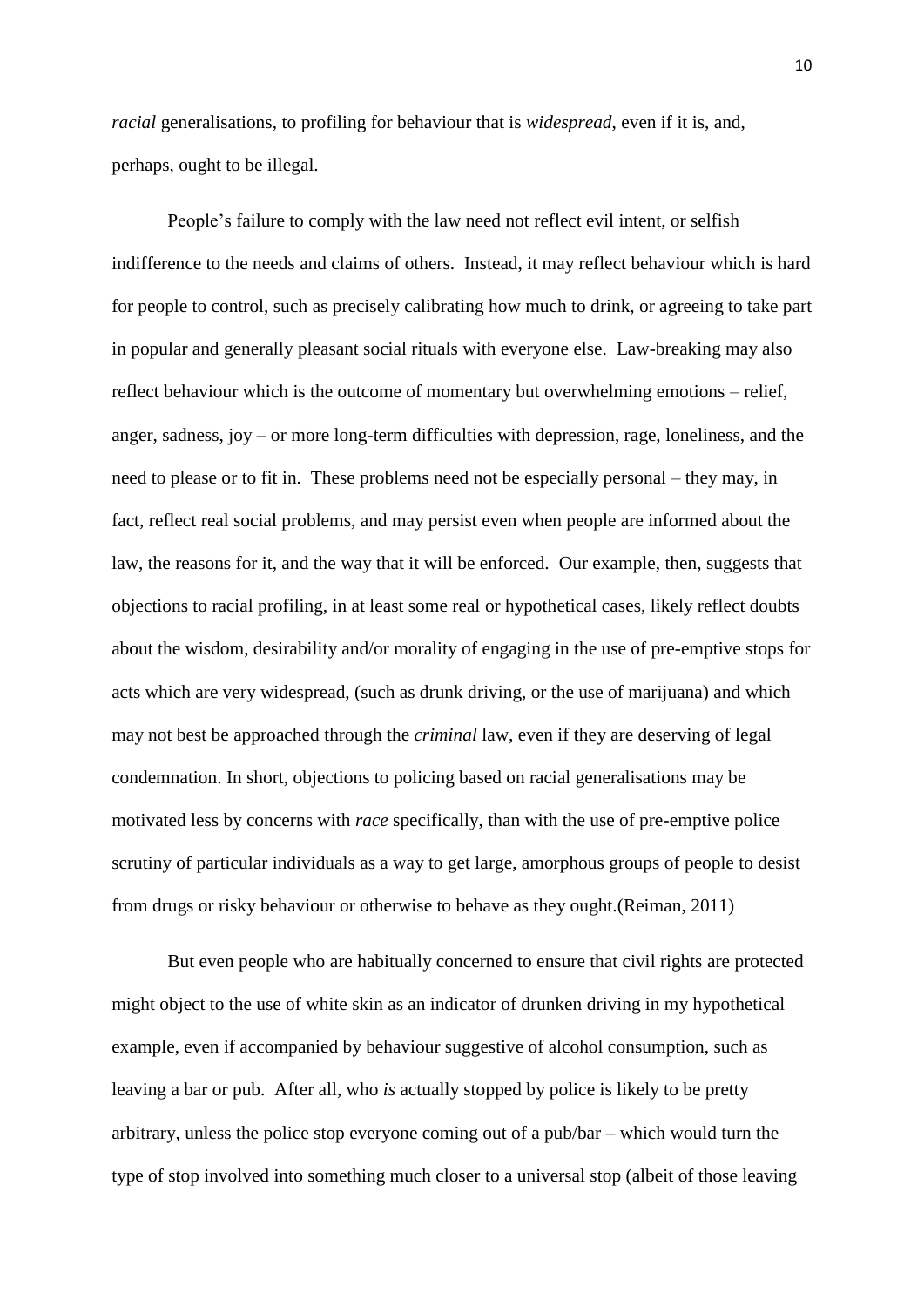bars, rather than entering cinemas or airports). Indeed, the larger the disparity between the potential population stopped and the number of actual stops, the more acute the concern that arbitrary, perhaps unconscious, factors are affecting police decisions about who to test for drunken driving - for example, people whose cars look old or damaged, or which appear to have lots of passengers, or a foreign license plate, or even a foreign-looking driver. *Ex hypothesi*, none of these factors are part of the profile for drunk-driving, and so there is no justification for using them as a criterion for police investigation into drunken driving. Moreover, in so far as these often unconscious factors reflect prejudice, such as class prejudice, prejudice against aliens or immigrants, or particular ethnic or religious groups, there would be compelling *moral* objections to allowing such stops and searches to go ahead and to allow convictions based on such searches. In short, in so far as these race-based searches involve only a small fraction of those who might be stopped (as is usually the case), worries about the arbitrary character of those stops call into question the justification of what might, in other respects, be a useful form of policing.

These two seemingly contradictory worries – that too many are affected by profiling, and that too few are affected – are actually consistent and mutually reinforcing. The problem highlighted by the first worry is not that very many people *will be* stopped, but that a great many people are *threatened* with being stopped with no warning, as they go about doing the sorts of things that law-abiding people, as well as criminals, normally do. By contrast, the second worry is that unless the police *actually stop* a very large number of people from this large target population – which would, in effect, approach the use of a deliberate policy of universal searches of anyone coming out of a pub/bar - the best explanation of who in fact *is* stopped will almost certainly have nothing to do with the task of preventing drunk driving, or the profile of a drunk driver itself and may, unfortunately, reflect unexamined and unjustified prejudices peculiar to the particular officer, or common amongst the police more generally.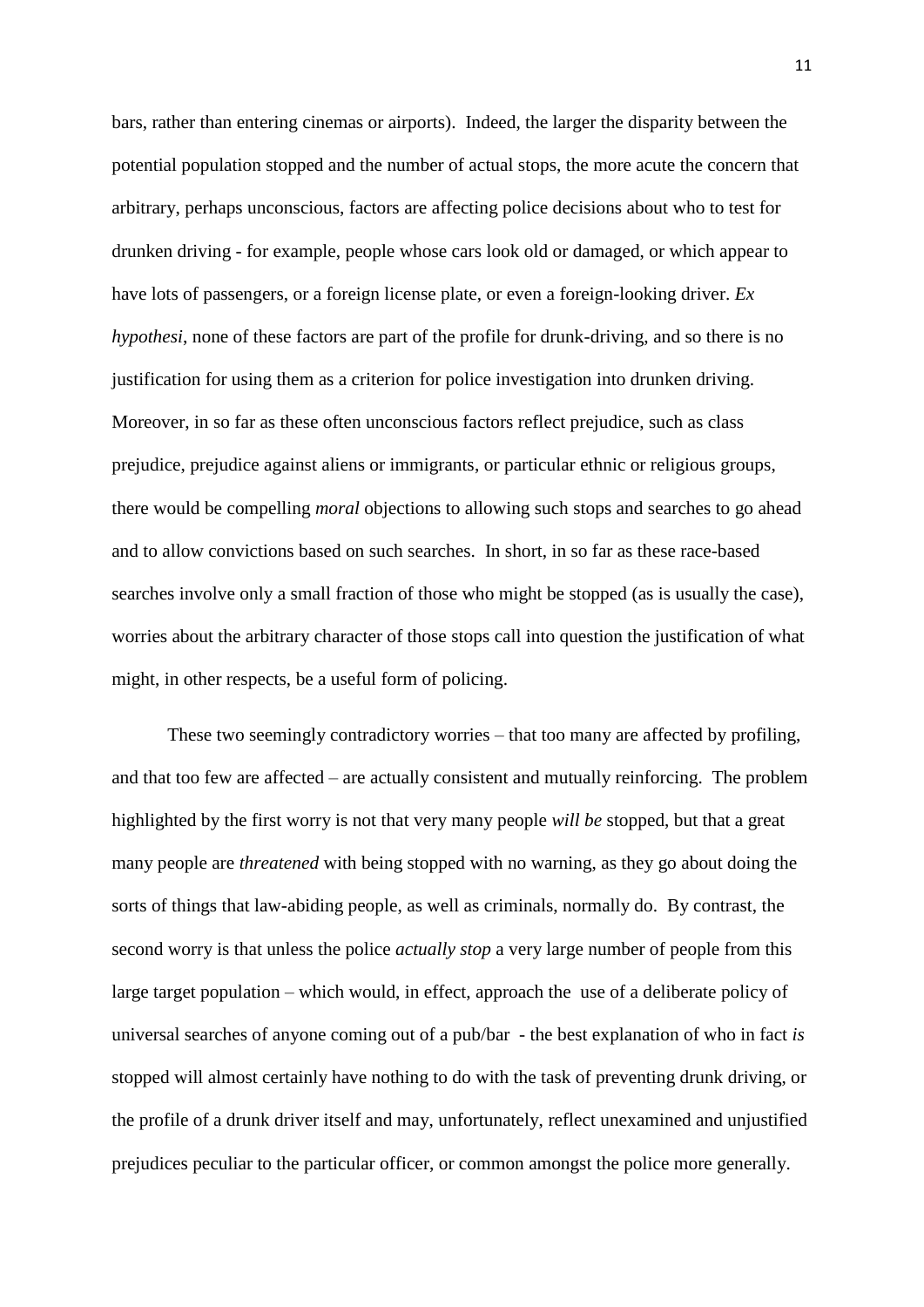Either way, it would seem the reasons to find racial profiling attractive, (because it may be a rational and reasonably effective strategy for handling behaviour that is widespread, but not easy to detect, deter and punish), are themselves reasons for doubting that profiling is morally appropriate, or that it is the best way for the state to protect people's lives and limbs.

Finally, we could imagine that some civil-rights defenders might worry that the use of 'white,' in efforts to prevent drunk driving, trades on unjustified stereotypes, albeit unacknowledged, and that there is therefore a much closer connection than one might expect between the use of racial profiles and the tendency for prejudice against some, or all, white people.

Given how prevalent drunk driving probably is and, *ex hypothesi*, how serious are its harms, the fact that white people, in our hypothetical example, are significantly more likely to engage in it than other groups might make it reasonable for the police to infer that there is something about being white which makes one particularly prone to drunken driving. Precisely because statistical profiles are agnostic about causation, they leave the path open to the hypothesis that being white is causally related to drunken driving, rather than being merely a statistical indicator that may have no causal role at all. (Applbaum, 2014, 227-8.) Unfortunately, the larger the group to be profiled, the more tempting causal claims about race and crime are likely to be; and the more tempting a specifically *essentialist* assumption about the intrinsic characteristics of, in this case, white people, related to criminal behaviour. After all, if lots of white people are associated with drunken driving – and sufficiently more proportionately than other groups for race to be part of a predictive profile – it becomes much more difficult to imagine the factors that might make race an important correlate of drunken driving, without it being a causal factor. The larger the group delineated by the police profile, the more varied their social situation and personal characteristics are likely to be. It may therefore seem reasonable – if not self-evident – that whatever it is that explains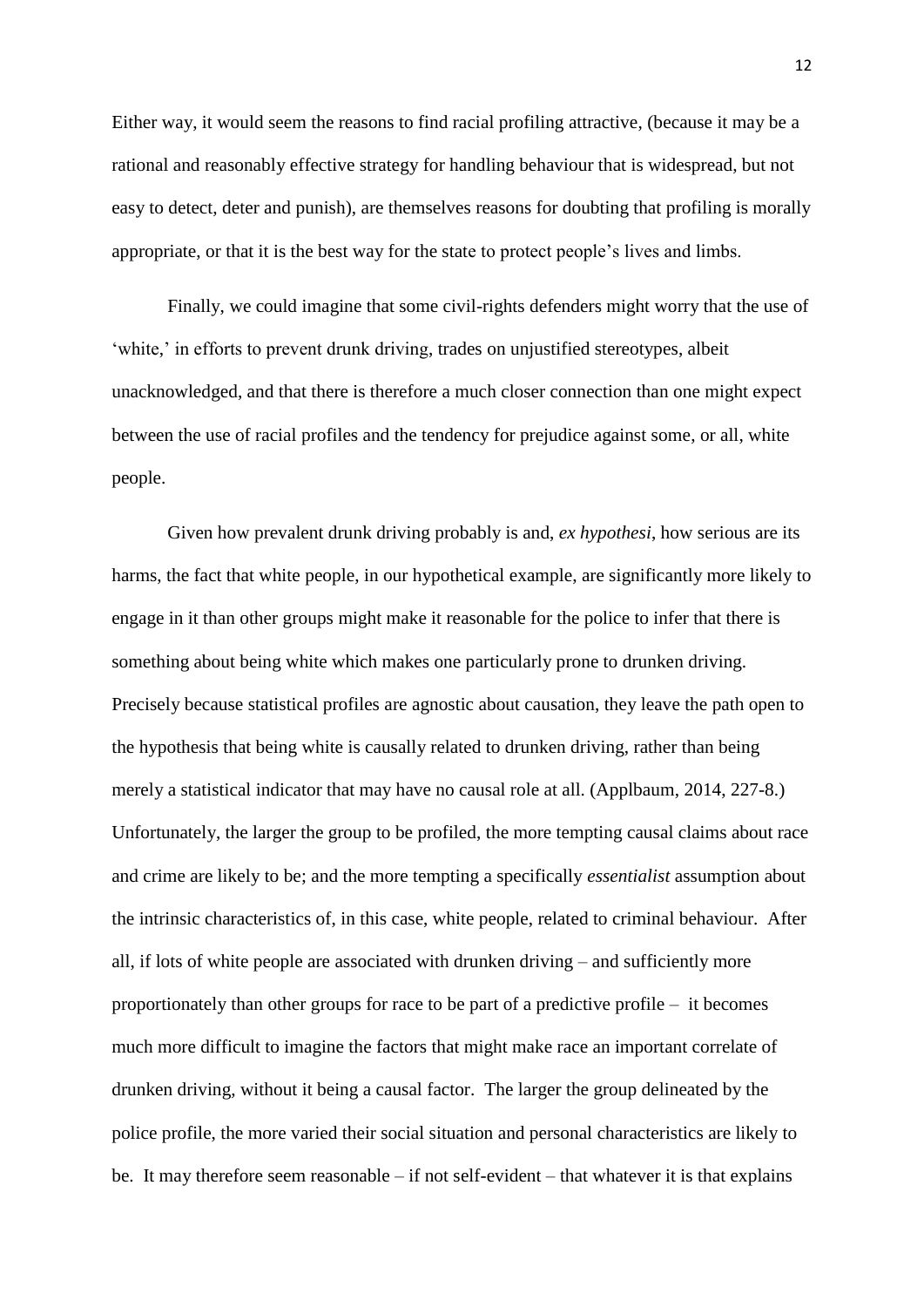why white people are predisposed to drunk driving, it must be something that all white people share. And that - or so it might seem – is simply their whiteness. Unfortunately, then, the practice of profiling may lead people to adopt essentialist ideas of race, even if they did not hold them before, as well as to attribute to these essential racial features a causative role in serious crime, which they might previously have assumed to be false.

The problem with racial profiles, then, is not simply that they have the quality of a self-fulfilling prophecy, because if the police stop sufficiently more black people than white people, they are likely to find more black people who are breaking the law than white people *even if* police stops of black people actually are less good at identifying crime than police stops of white people. (Harris 2003, 223-5; Harcourt, 2003, 121-5, (Zack, 2015, 48-51)) Nor is the problem simply that disconfirming evidence for the special utility or desirability of the profile will be hard to establish, absent evidence of the total number of those driving while drunk – evidence that, by its nature, is impossible to establish. (Applbaum, 2014, 228). In addition, pre-emptive racial profiling seems particularly likely to reinforce racist beliefs about groups, by fostering misplaced claims about the causal importance of race in criminal behaviour and by fostering a misplaced essentialism about race, be it biological or cultural. The antidote to such thinking, of course, is to remember that while most police profiles concern groups whose members are disproportionately likely to behave in ways that are criminal, *the vast majority of the members of that group are statistically unlikely to behave that way*. (Zack, 2015, 55; Holbert and Rose 2004, 126; Sampson and Wilson 1995,229; Sampson, Morenoff, and Raudenbush 2005, 227-8) However, if the disproportion is sufficiently marked, and the behaviour in question is sufficiently serious, racial profiles may look like a rational solution to the problem of fair and effective policing. And a focus on *the reasons* for profiling- a focus that is natural both for the police, who have to carry out the profiles, and for those who have to justify the policy publicly- may obscure the fact that most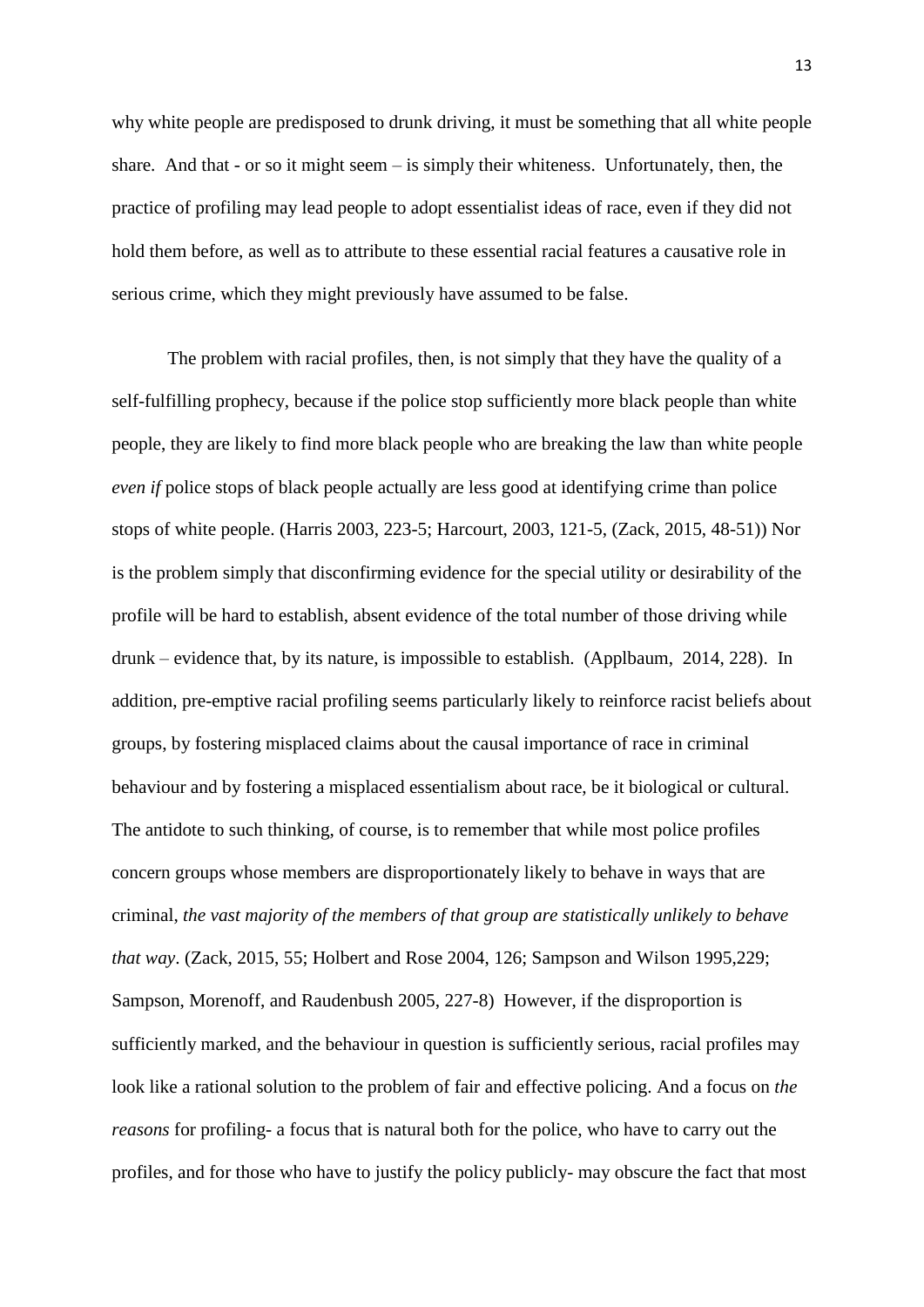of those who fit a predictive police profile will not do anything wrong and, *a forteriori*, most people, whatever the racial group to which they belong, will not do so either.

We can conclude, then, that statistical profiles for policing purposes and, especially, profiles which use racial generalisations, are *intrinsically* problematic, even if we abstract from contemporary concerns with police brutality. The problems with profiling are moral and practical, and both types of problems will be especially acute where the factors that go into the profile are widely shared, such that very large numbers of innocent people are threatened by preventive police stops because they meet the criteria of the profile. These problems are moral, in so far as morally arbitrary factors, such as prejudice, are likely to explain which, of the many people that fit the statistical profile, policy actually stop. It may cement prejudice about the frequency, severity and distribution of criminal behavior in society because profiling draws public attention *to* differential rates in the propensity to break the law, and *away from* evidence that most people do not engage in crime, whatever the ascriptive or voluntary groups to which they belong. Finally, statistical profiles may create prejudice, as we saw from the hypothetical case of the racial profiling of drunk drivers, by encouraging essentialist causal explanations of what is, at best, an accurate, though perhaps temporary or misleading, statistical correlation.

Each of these *moral* problems reflects *practical* problems intrinsic to the use of statistical generalizations in preventive policing. Because crime is rare, the overwhelming majority of the people who fit a police profile will never commit the particular crime for which the profile has been drawn up, and will be unlikely to engage in criminal activities at all. Predictive police stops on the basis of statistical profiles alone are therefore most unlikely to catch criminals, so their instrumental justification depends on their *relative virtues* compared to other ways of detecting and preventing crime, not on their *absolute* advantages.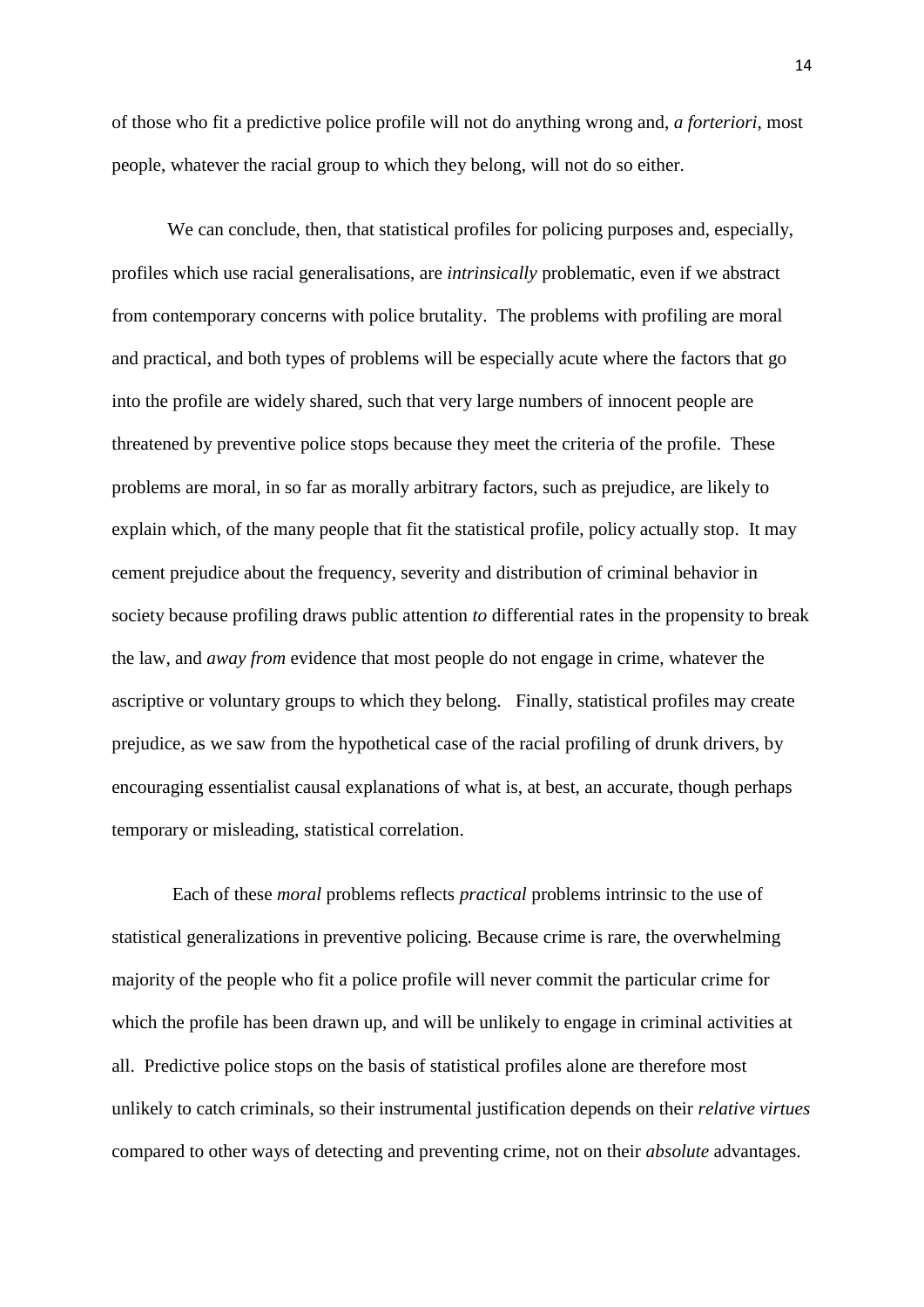However, it is difficult to estimate those comparative advantages when the size of the criminal population is a matter of speculation, when prejudice and unequal legal resources may affect arrest rates, and when rates of legal convictions may also reflect legal and extralegal incentives to plead guilty even if one is innocent. (Rakoff, Jed S. 2014; Gertner, Nancy et al. 2015) Thus, it is difficult to show that preventive profiling is an effective police tool, or more effective than the alternatives, and these problems are particularly acute, because the best way to prevent crime may not be a matter of *policing* at all. (Sampson, Morenoff, and Raudenbush 2005; Wolff, Jonathan 2011, especially p. 123.)

We have seen, then, that statistical profiling is intrinsically problematic, *whether or not it concerns the profiling of disadvantaged racial minorities.* Indeed, part of the reason why racial profiling is inherently problematic is because the use of predictive profiles is already hard to justify even if we are not concerned with a particularly stigmatized and disadvantaged ascriptive minority. Once we consider the disadvantages inherent to the profiling of a disadvantaged racial minority, it is hard to see how predictive racial profiles could be justified on deontological grounds. Respect for our fellow citizens is inconsistent with the use of police tactics that will predictably exacerbate the disadvantages and injustices from which they already suffer, absent compelling evidence that those tactics are necessary to avert grave injustice to others. (Lever, 2007, Reiman, 2011). However, once we consider the effects of background injustice on the way we can describe and evaluate morally significant consequences, it becomes plain that racial profiling cannot be justified on consequentialist grounds either.

Background Injustice (BI) can affect consequentialist moral judgements about a police policy in several ways. It might, for example, make us sceptical about why a particular policy has been chosen, curious about the quality and quantity of the evidence used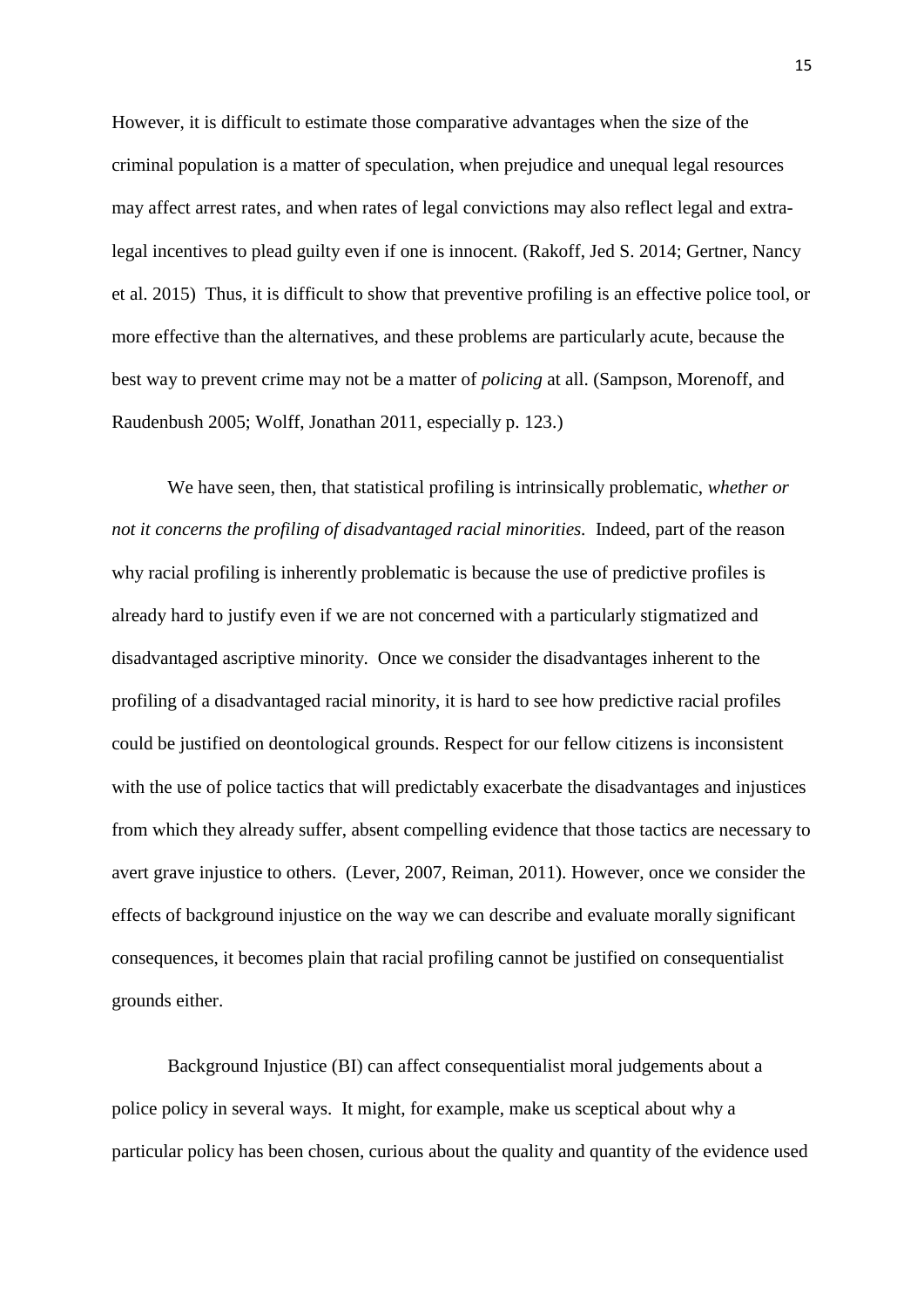to support it, the adequacy of the alternatives that were considered and the likelihood of it being implemented fairly. (Sampson and Wilson 1995, 41-43; ) However, BI also means that it matters how the costs and benefits of a police policy are distributed, in order to avoid exacerbating unjust patterns of advantages inherited from the past. In the case of racial profiling, for example, there are good reasons to be sceptical of the assumption, found in Risse and Zeckhauser, Applbaum and Lippert-Rasmussen that, were it not for racist policing and brutality, black people would generally be net gainers from accurate racial profiles, because black people form the overwhelming majority of the victims of black crime. Part of the reason to make such an assumption is to see what difference, if any, it would make to the justification of racial profiling. But these authors clearly suppose that the assumption is plausible. (For example, Lippert-Rasmussen 2014, 286–7 )

However, even if black people are the main victims of black criminals, it is hard to see how the r*acial profiling* of black people would advantage black people. Given residential and occupational segregation, 'black on black' crime likely occurs in neighbourhoods and employments where most people are black, just as 'white on white' crime likely occurs in neighbourhoods and employments where most people are white. In short, while any racial or ethnic group will benefit from police success in catching or preventing attacks against them, it is doubtful that racial or ethnic profiles will be particularly useful in the process. Just as you are unlikely to distinguish one academic from another by looking for a middle-aged white man amongst the professors on most European or American campuses, so looking for a 'young black male', in an area where young black males are common is unlikely to help you deter crime. Rather, it seems that the main beneficiaries of the racial profiling of black people will be white people, because white people make up the majority of the population who will be safeguarded, and will be able to benefit from any advantages that racial profiling brings without suffering the main burdens of racial profiling. On the other hand, young black men,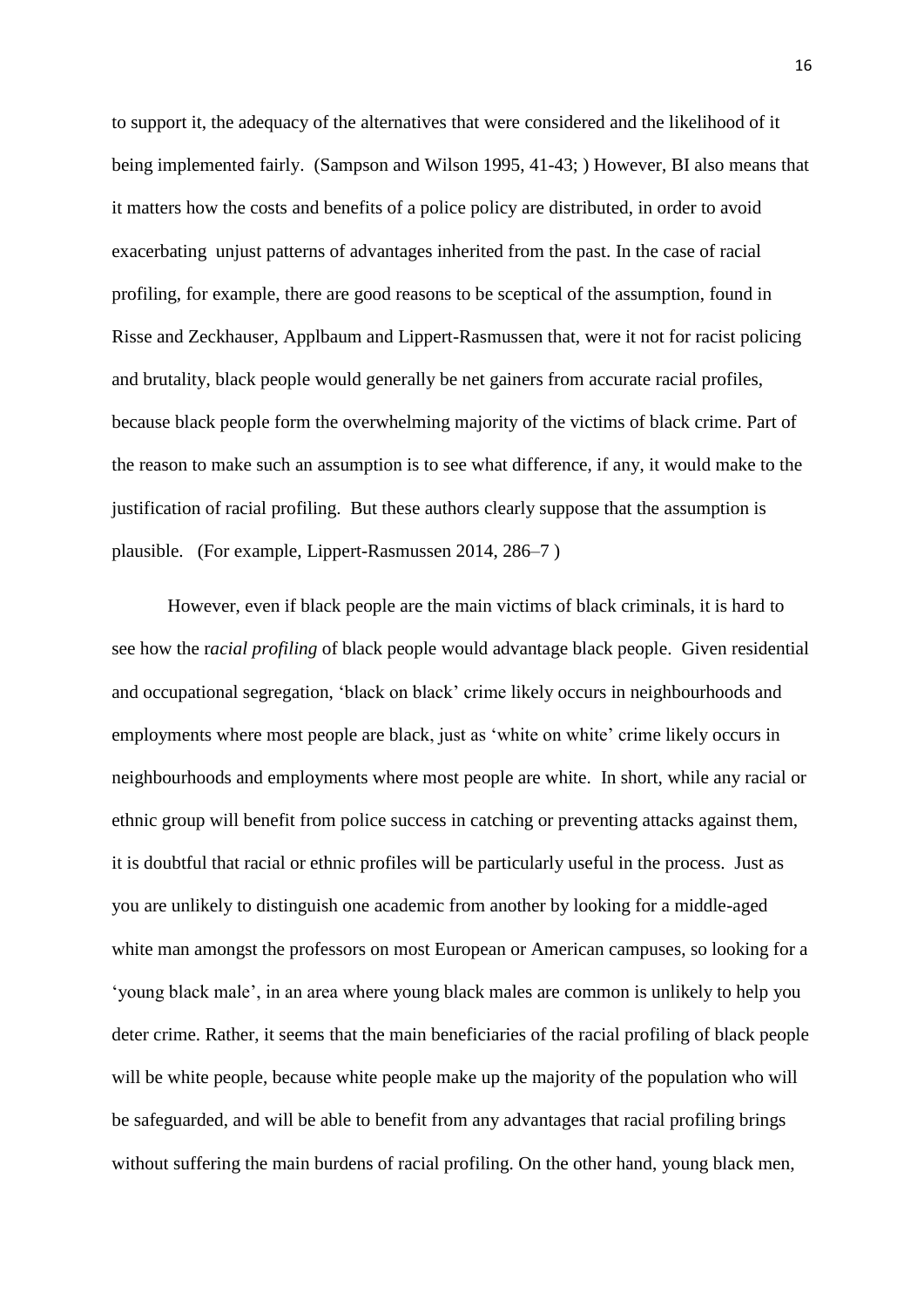and those who love and depend upon them, will bear the overwhelming share of the costs of racial profiling, whether or not they share in the benefits. This division of the costs and benefits of security cannot be justified as an ordinary part of policing, once we take background injustice into account, for that would be to compound the burdens on some of the most vulnerable groups in our societies, and to exacerbate injustices which we have a duty to repair. The legacy of racism is not, in itself, sufficient to show that racial profiling is unjust, because, as we have seen, racial profiling is not intrinsically racist. However, the legacy of racism affects the *weight* we can ascribe to the benefits and burdens of a police policy, depending on how these are distributed across social groups. (Lever, 2007) So while racial profiling might be justified in very exceptional circumstances, as long as special forms of approval, supervision, accountability and compensation are in place, philosophical reflection shows that racial profiling is nearly always unjustified given its intrinsic properties and its likely consequences, even if we abstract from the shame and horror of police violence, brutality and prejudice.

### References

- Applbaum, A.I. (2014). 'Bayesian Inference and Contractualist Justification on Interstate 95'. In *Contempory Debates in Applied Ethics*, 2nd ed., Chichester, UK: John Wiley and Sons. 219–32.
- Gertner, N.B; Shechtman, P. and Rakoff, J. S. (2015). 'Why Innocent People Plead Guilty: An Exchange'. *New York Review of Books*, January 8. http://www.nybooks.com/articles/archives/2015/jan/08/why-innocent-plead-guiltyexchange/.
- Harcourt, B. (2004). 'Rethinking Racial Profiling: A Critique of the Economics, Civil Liberties, and Constitutional Literature, and of Criminal Profiling More Generally'. *University of Chicago Law Review* 71 (4): 1275–1381.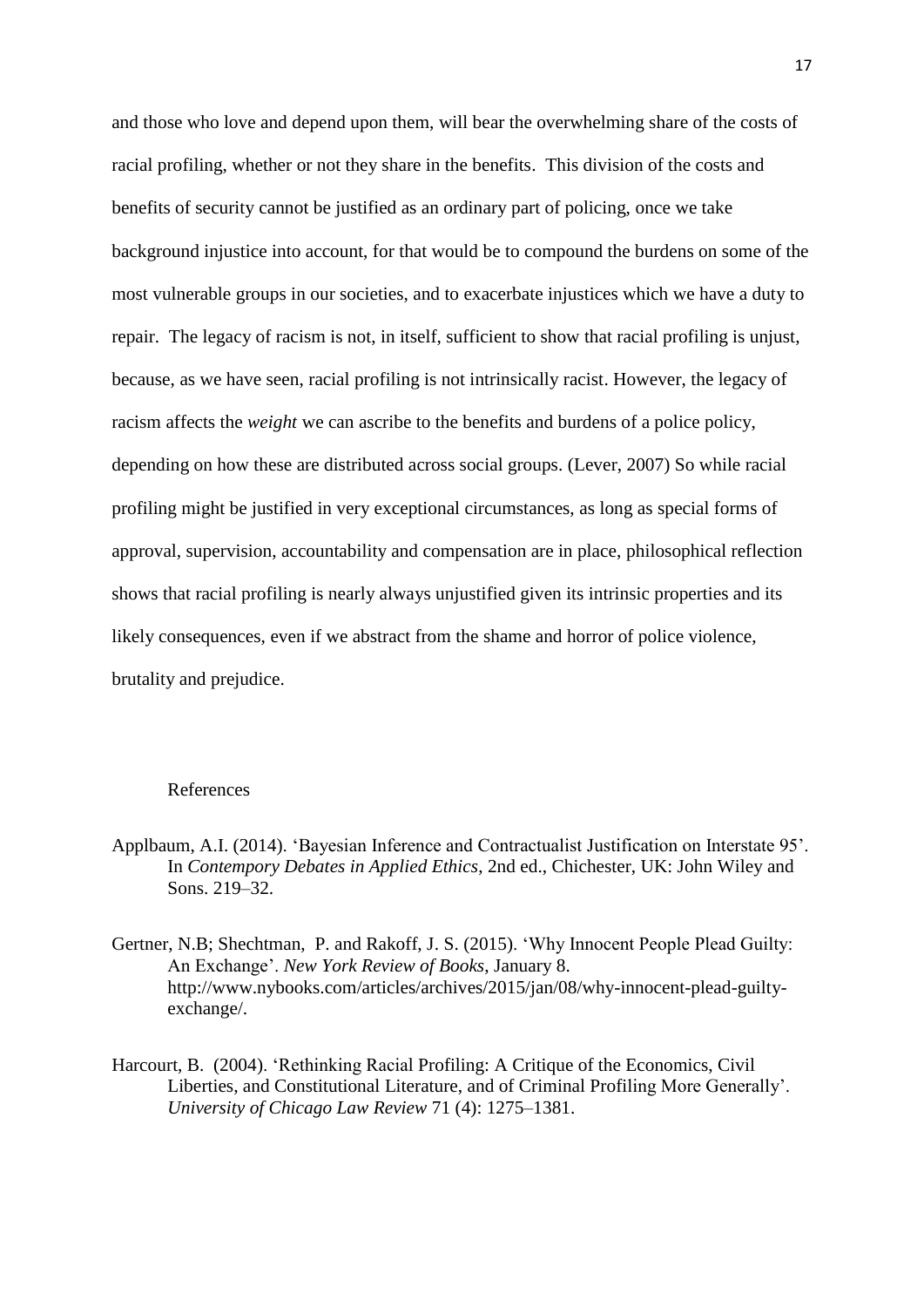- Haslanger, S. (2012). *Resisting Reality: Social Construction and Social Critique*. Oxford: Oxford University Press.
- Hellman, D. ( 2014). 'Racial Profiling and the Meaning of Racial Categories'. In *Contempory Debates in Applied Ethics*, 2nd ed., Chichester, UK: John Wiley and Sons 232–45.
- Holbert, S., and Rose, L. (2004). *The Color of Guilt and Innocence: Racial Profiling and Police Practices in America*. California: Page Marque Press.
- Kennedy, R. (1998). *Race, Crime, and the Law*. 1st Vintage Books ed. New York: Vintage Books.
- Lever, A. (2005). 'Why Racial Profiling Is Hard to Justify: A Response to Risse and Zeckhauser'. *Philosophy & Public Affairs* 33 (1): 94–110.
	- ———. (2007). 'What's Wrong With Racial Profiling? Another Look At the Problem'. *Criminal Justice Ethics* 26 (1): 20–28.
- Lippert-Rasmussen, K. (2006). 'Racial Profiling Versus Community'. *Journal of Applied Philosophy* 23 (2).
- ———. (2007). 'Nothing Personal: On Statistical Discrimination'. *The Journal of Political Philosophy*.
- ———. (2014). *Born Free and Equal?A Philosophical Inquiry into the Nature of Discrimination*. Oxford ; New York: Oxford University Press.
- McPherson, L. K, and Shelby, T. (2004). 'Blackness and Blood: Interpreting African American Identity'. *Philosophy & Public Affairs* 32 (2): 171–92.
- Rakoff, J. S. (2014). 'Why Innocent People Plead Guilty'. *New York Review of Books*, November 20. http://www.nybooks.com/articles/archives/2014/nov/20/why-innocentpeople-plead-guilty/.
- Reiman, J. (2011). 'Is Racial Profiling Just? Making Criminal Justic Policy in the Original Position.' *Journal of Ethics* 15 (3): 3–19.
- Risse, M. (2007). 'Racial Profiling: A Reply to Two Critics'. *Criminal Justice Ethics* 26 (1).
- Risse, M., and Zeckhauser, R. (2004). 'Racial Profiling'. *Philosophy and Public Affairs* 32 (2).
- Sampson, R. J., Morenoff, J.D.and Raudenbush, S. (2005). 'Social Anatomy of Racial and Ethnic Disparities in Violence'. *American Journal of Public Health* 95 (2).